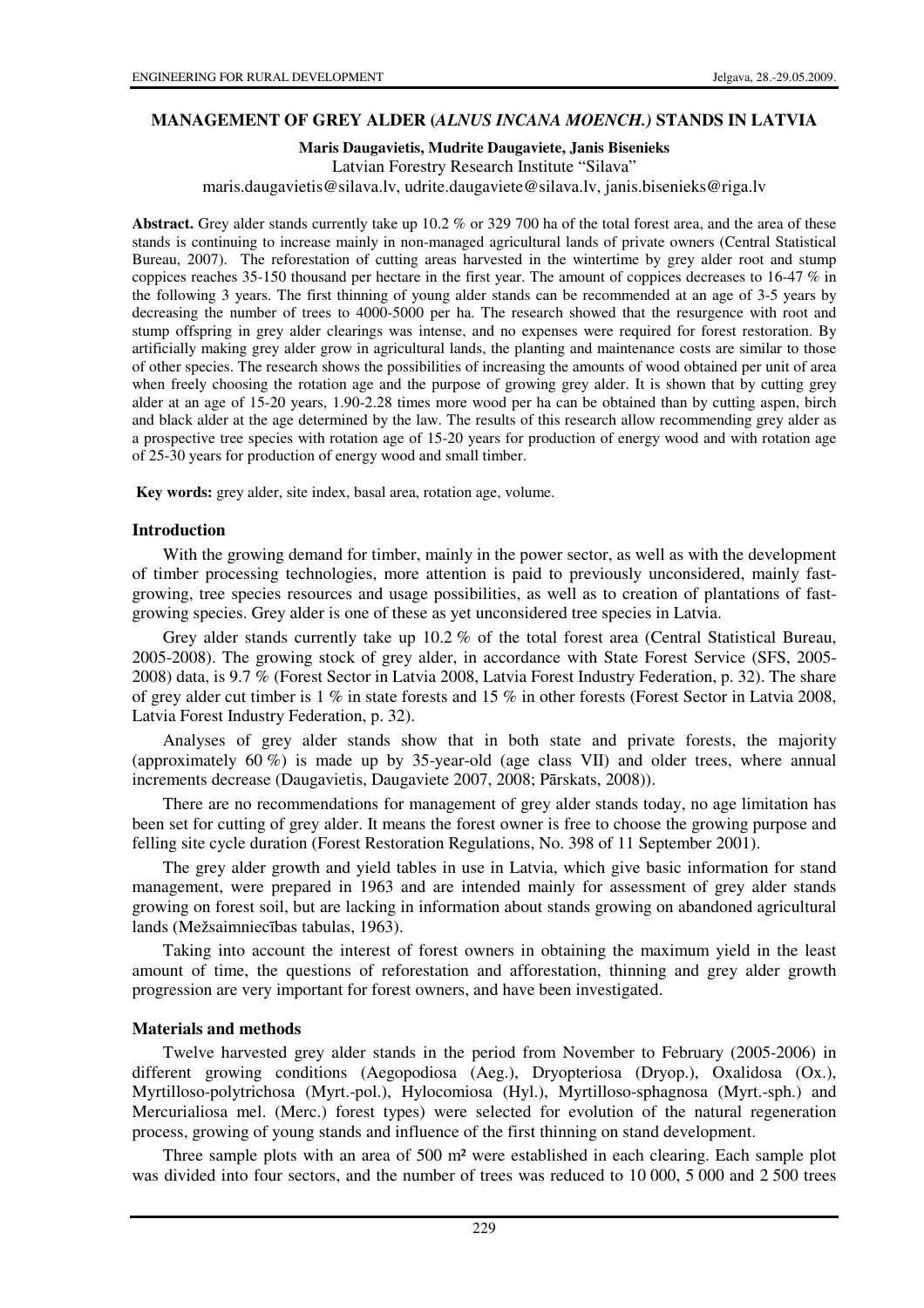(coppices) in the different sectors (Figure 1) by thinning one-year-old stands in October-November, while one sector was left untended.

The coppices were enumerated; height and root collar diameter (for one-year-old trees) or breast height diameter (DBH) of older trees (coppices) was measured after one, two and three year growth.

24 sample plots with an area of 100 m² were established for evolution of the natural afforestation process of abandoned agricultural lands. Sample plot series 0-11.28 m; 11.28-22.56 m; 22.56-33.84 m; 33.84-45.12 m; 45.28-56.40 m; 67.68-78.96 m in two repetitions were established in areas adjacent to grey alder stands (abandoned agricultural lands) on north (N), west (W), south (S) and east (E) sides.

More than 200 sample plots of grey alder stands of different age (5-44 years), density and site index were established in different regions of Latvia on forest and abandoned agricultural lands.

The area of the sample plot was 100 m<sup>2</sup> if the breast height diameter (*DBH*) of all trees was  $\leq$ 12.0 cm and 500 m<sup>2</sup> if the *DBH* was  $\geq$  12.0 cm. The *DBH* and polar coordinates of each were measured; the height of tree, the first live branches and first dry branches were measured for 20 trees around the average  $DBH \,(\pm 4 \text{ cm})$ .

One or two model trees in the sample plot were felled for height and diameter increment analyses. The stem volume of each tree was calculated by the following formula (Liepa, 1996):

$$
V_j = \Psi \cdot d^{\beta \cdot 1gh + \varphi},\tag{1}
$$

where 
$$
V_j = 0.7450 \cdot 10^{-4} \cdot H^{0.81295} \cdot d^{0.06935 \lg h + 1.85346}
$$
, (2)

where  $V -$  volume of stem,  $m<sup>3</sup>$ 

*H* – height of stem, m

*d* – stem diameter at breast height (*DBH*), cm.

The obtained data of age, *DBH*, tree height, density, basal area and quality class were used for elaboration of the growth models of grey alder stands and tree characteristics by using methods of multiple regression analyses.

### **Results and discussion**

The natural reforestation of cutting areas harvested in winter time in grey alder and other broadleave tree root and stump coppices is very intense and reaches 35-150 thousand per hectares in the first year. The number of coppices decreases to 16-47 % in the following two years (Table 1).

Table 1

|                       | Number of<br>coppices,<br>thous.copp.ha <sup>-1</sup> |      | Average                                |                            |                          |                               |                               |                            |  |  |
|-----------------------|-------------------------------------------------------|------|----------------------------------------|----------------------------|--------------------------|-------------------------------|-------------------------------|----------------------------|--|--|
| <b>Forest</b><br>type |                                                       |      |                                        |                            |                          |                               |                               |                            |  |  |
|                       |                                                       | 2008 | 2006                                   |                            | 2007                     |                               | 2008                          |                            |  |  |
|                       | 2006                                                  |      | Root<br>collar<br>diameter<br>$\rm cm$ | Height of<br>coppice,<br>m | DBH of<br>coppice,<br>cm | Height<br>of<br>coppice,<br>m | DBH of<br>coppice<br>$\rm cm$ | Height of<br>coppice,<br>m |  |  |
| Ox.                   | 35.9                                                  | 26.6 | $1.3 \pm 0.2$                          | $1.1 \pm 0.2$              | $1.3 \pm 0.3$            | $1.5 \pm 0.4$                 | $1.3 \pm 0.5$                 | $1.6 \pm 0.7$              |  |  |
| Myrt.<br>Pol.         | 32.6                                                  | 24.4 | $1.2 \pm 0.2$                          | $0.9 \pm 0.2$              | $1.3 \pm 0.4$            | $2.4 \pm 0.4$                 | $1.6 \pm 0.6$                 | $3.2 \pm 0.6$              |  |  |
| Hyl.                  | 36.8                                                  | 27.2 | $1.2 \pm 0.2$                          | $1.1 \pm 0.2$              | $1.2 \pm 0.4$            | $2.5 \pm 0.6$                 | $1.6 \pm 0.8$                 | $3.1 \pm 0.9$              |  |  |
| Myrt.-<br>sph.        | 39.0                                                  | 29.2 | $1.2 \pm 0.3$                          | $1.2 \pm 0.2$              | $1.3 \pm 0.4$            | $2.4 \pm 0.5$                 | $1.4 \pm 0.7$                 | $2.9 \pm 1.1$              |  |  |
| Aeg.                  | 36.7                                                  | 30.9 | $1.4 \pm 0.2$                          | $1.0 \pm 0.3$              | $0.9 \pm 0.3$            | $2.2 \pm 0.4$                 | $1.6 \pm 0.6$                 | $3.4 \pm 0.4$              |  |  |
| Dryop.                | 41.9                                                  | 33.5 | $1.3 \pm 0.1$                          | $1.0 \pm 0.2$              | $1.1 \pm 0.2$            | $2.1 \pm 0.3$                 | $1.3 \pm 0.8$                 | $2.4 \pm 0.8$              |  |  |
| Merc.                 | 120.7                                                 | 63.9 | $1.4 \pm 0.1$                          | $0.9 \pm 0.1$              | $0.8 \pm 0.3$            | $2.0 \pm 0.4$                 | $1.1 \pm 0.5$                 | $2.4 \pm 0.6$              |  |  |

**The amount and characteristics of grey alder coppices in the natural regenerated areas**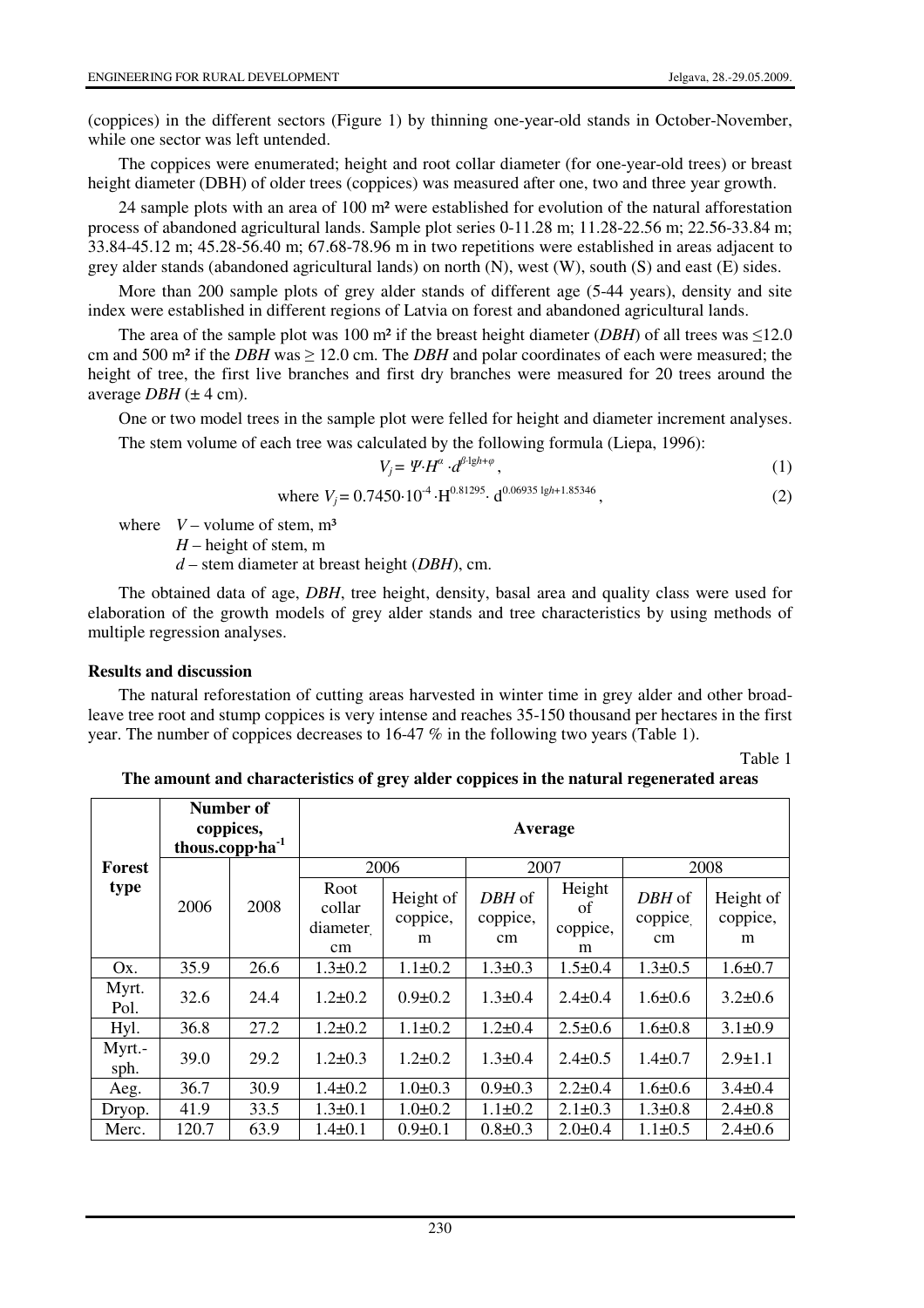On the basis of this research, the dynamics of grey alder biomass are calculated for various forest types, which allow selecting the best type of grey alder stand management for the respective growing conditions.

In abandoned agricultural land adjacent to grey alder stands, stands of uneven age, various density and composition are formed. If these stands have not been managed by the age of 5, they practically cannot be turned into high-quality forest stands due to the great variety of species, tree age differences, uneven density and therefore – the yield obtained. These grey alder stands intermixed with more than 2 tree species are not prospective and can potentially be used only for obtaining biomass.

The analyses of height increments of different stands on the basis of sample trees show that the height of trees can be calculated by the following formula:

$$
H = \frac{H_{20}}{0.847} (\text{Ln}(A+15) - 2.708)
$$
 (3)

where  $H_{20}$  – the average height of the stand at the 20-year-age or site index; *A* – the age of the stand.

The new scale of stand quality that covered stands on forest and abandoned agricultural lands was elaborated and recommended (Figure 1).





The characteristics of the sample plots used for the growth development models are given in Table 2.

| Age, years | Number of<br>sample plots | <b>Quality class</b><br>$(H_{20})$ | Basal area,<br>$m^2$ -ha <sup>-1</sup> | Amount of<br>trees per ha |  |
|------------|---------------------------|------------------------------------|----------------------------------------|---------------------------|--|
| 5          |                           | $6.6 - 14.0$                       | $0.8 - 6.0$                            | 2920-11900                |  |
| $6-10$     | 25                        | 8.1-19.7                           | $2.3 - 22.5$                           | 2640-12000                |  |
| $11 - 15$  | 32                        | $4.9 - 7.1$                        | $2.1 - 27.9$                           | 1220-15700                |  |
| $16-20$    | 30                        | 8.8-21.8                           | 9.9-39.8                               | 720-16300                 |  |
| $21 - 25$  | 17                        | $10.7 - 18.5$                      | 12.4-38.4                              | 920-5140                  |  |
| $26 - 30$  | 18                        | $10.7 - 18.1$                      | $19.5 - 50.0$                          | 1100-4660                 |  |
| $31 - 35$  | 9                         | $10.9 - 16.2$                      | 20.2-43.2                              | 1220-3640                 |  |
| $36-40$    | 9                         | $10.4 - 17.2$                      | 19.4-42.1                              | 840-1860                  |  |
| $>40$      | 3                         | 10.9-13.2                          | 18.6-42.6                              | 880-2200                  |  |
| Total      | 150                       |                                    |                                        |                           |  |

Table 2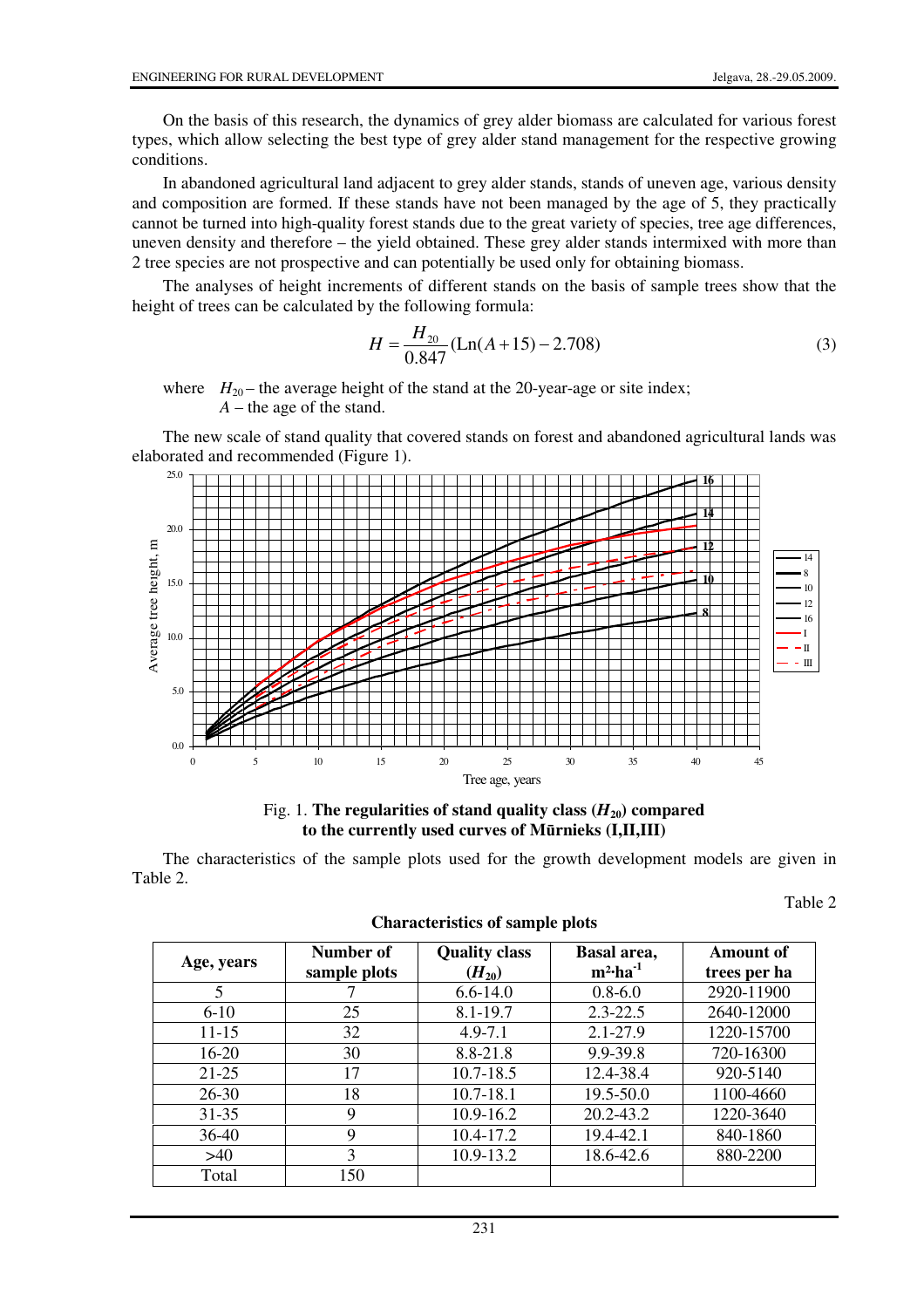The following formulas for calculation of average breast height diameter (*DBH*, cm), volume  $(V, m<sup>3</sup>·ha<sup>-1</sup>)$ , basal area  $(G, m<sup>2</sup>·ha<sup>-1</sup>)$  and number of trees per ha  $(N)$  were elaborated for grey alder stands of different quality classes:

• for modeling of the *DBH* progression of a stand

$$
DBH = 0.9898A^{0.6586}N^{-0.1883}H_{20}^{0.742}
$$
 (4)

The characteristic parameters of the regression equation: *DBH*=1.0 cm; *R*=0.978; *D*=0.960.

• for modeling of the volume progression of a stand

$$
V = 0.1625A^{0.548}G^{1.011}H_{20}^{0.7855}.
$$
\n(5)

The characteristic parameters of the regression equation:  $S_v = 3.2 \text{ m}^3 \text{ ha}^{-1}$ ;  $R = 1.000$ ;  $D = 0.999$ .

• For modeling of the progression of the basal area of a stand

$$
G = 0.0000451 A^{1.3278} N^{0.6582} H_{20}^{1.546}
$$
 (6)

The characteristic parameters of the regression equation:  $S_G$  =3.5 m<sup>2</sup> ha<sup>-1</sup>; *R*=0.946; *D*=0.894.

The following equations have been obtained for the correlation of the amount of trees and age by site index:

$$
N = 45801A^{-0.9455}, H_{20} = 8 \text{ m}
$$
 (7)

$$
N = 34736A^{-0.9123}, H_{20} = 12 \text{ m}
$$
 (8)

$$
N = 24012A^{-0.8617}, H_{20} = 16 \text{ m}
$$
 (9)

$$
N = 13901A^{-0.774}, H_{20} = 20 \text{ m},\tag{10}
$$

where  $N$  – number of trees per ha;

- *A* stand's age, years;
- *S* declination of regression;
- *R* coefficient of correlation;
- *D* coefficient of determination.

By using the correlations found, tables of grey alder growth and yield or, more accurately, volume, have been developed for one variant for four site index, which describe the valuation characteristics of the main stand depending on the age (Table 3).

Table 3

| Age,<br>year            | Height,<br>m | DBH,<br>cm | Number of<br>tree,<br>stem | Basal area,<br>m <sup>2</sup> | Volume,<br>m <sup>3</sup> |  |  |  |  |  |
|-------------------------|--------------|------------|----------------------------|-------------------------------|---------------------------|--|--|--|--|--|
| Site index $H_{20}$ =20 |              |            |                            |                               |                           |  |  |  |  |  |
| 5                       | 6.8          | 5.8        | 4000                       | 9.2                           | 39                        |  |  |  |  |  |
| 10                      | 12.1         | 10.0       | 2339                       | 16.3                          | 102                       |  |  |  |  |  |
| 15                      | 16.4         | 13.8       | 1709                       | 22.6                          | 178                       |  |  |  |  |  |
| 20                      | 20.0         | 17.3       | 1368                       | 28.7                          | 264                       |  |  |  |  |  |
| 25                      | 23.2         | 20.6       | 1151                       | 34.4                          | 359                       |  |  |  |  |  |
| 30                      | 25.9         | 23.8       | 999                        | 39.9                          | 461                       |  |  |  |  |  |
| 35                      | 28.4         | 26.9       | 887                        | 45.3                          | 569                       |  |  |  |  |  |
| 40                      | 30.7         | 29.9       | 800                        | 50.5                          | 684                       |  |  |  |  |  |

The characteristics of grey alder stands of site index (I)  $H_{20}$ =20 m

The grey alder growth and yield of stands have been compared with the results of other deciduous tree stands in accordance with the growth and yield tables currently in use.

The data on the wood amount obtained in grey alder stands, cut at a freely-chosen age, compared to the amount obtained in stands of other tree species, cut at the age established by the legislation, are given in Table 4.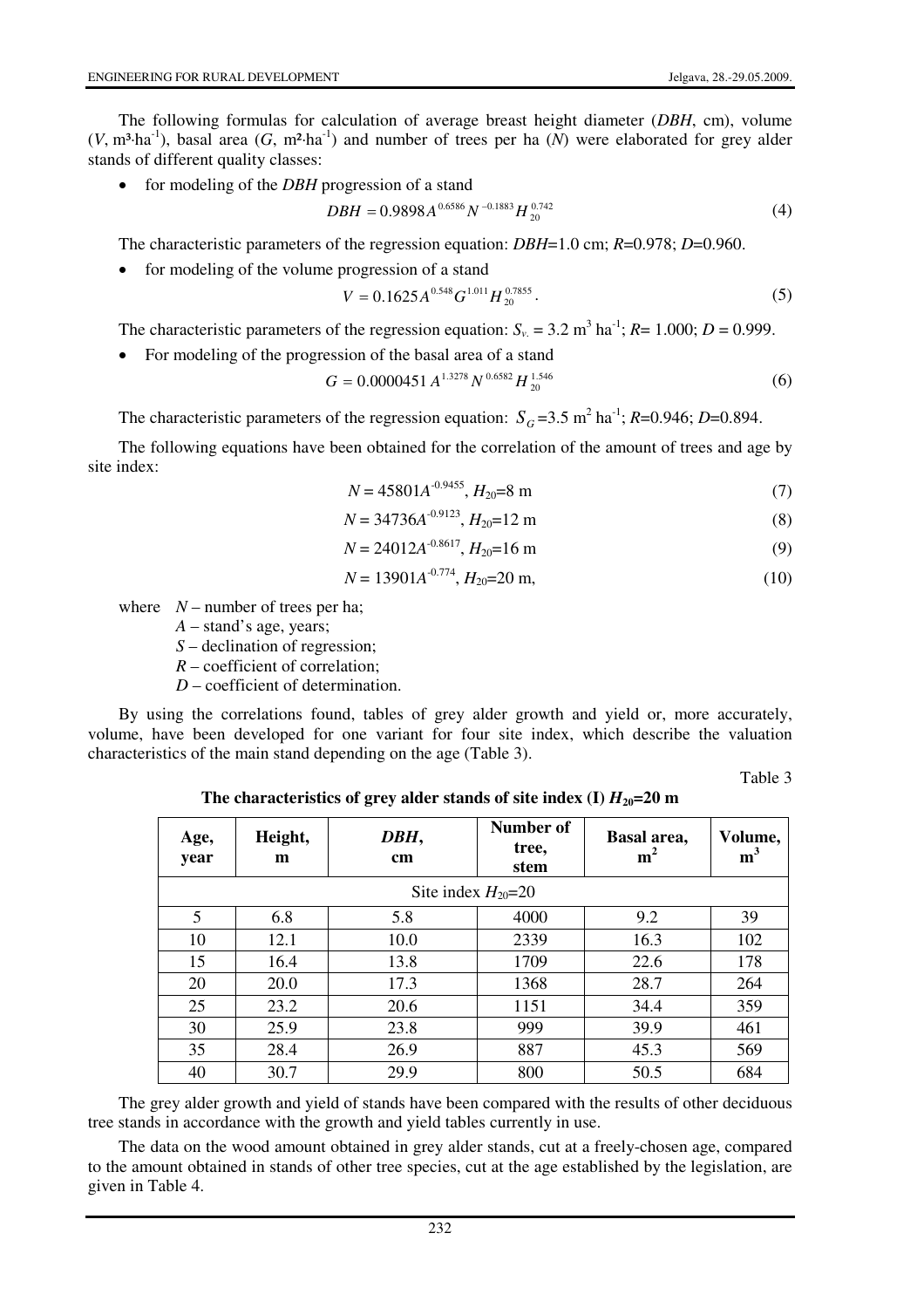#### Table 4

### **Volume obtained from grey alder stands compared to that obtained from stands of other soft deciduous tree species in full-density stands of site index** *I*

| <b>Tree</b><br>sp.    | <b>Rotation</b> rotation<br>age | Volume<br>at the<br>age,<br>$m^3$ -ha <sup>-1</sup> | Number of rotation<br>cycles compared to |       |                | Volume obtained from grey alder stands<br>compared to |      |                |      |             |      |
|-----------------------|---------------------------------|-----------------------------------------------------|------------------------------------------|-------|----------------|-------------------------------------------------------|------|----------------|------|-------------|------|
|                       |                                 |                                                     | aspen                                    | birch | black<br>alder | aspen                                                 |      | birch          |      | black alder |      |
|                       |                                 |                                                     |                                          |       |                | m <sup>3</sup>                                        | $\%$ | m <sup>3</sup> | $\%$ | $\rm m^3$   | $\%$ |
| Aspen                 | $41*$                           | 249                                                 | 1                                        |       |                | 249                                                   | 100  |                |      |             |      |
| <b>Birch</b>          | $71*$                           | 378                                                 |                                          | 1     |                |                                                       |      | 378            | 100  |             |      |
| <b>Black</b><br>alder | $71*$                           | 419                                                 |                                          |       | 1              |                                                       |      |                |      | 419         | 100  |
| Grey<br>alder         | 15                              | 188                                                 | 2.7                                      | 4.6   | 4.6            | 507                                                   | 204  | 864            | 228  | 864         | 206  |
|                       | 20                              | 248                                                 | 2                                        | 3.5   | 3.5            | 496                                                   | 199  | 868            | 229  | 868         | 207  |
|                       | 25                              | 297                                                 | 1.6                                      | 2.8   | 2.8            | 475                                                   | 191  | 831            | 219  | 831         | 198  |
|                       | 30                              | 338                                                 | 1.3                                      | 2.3   | 2.3            | 439                                                   | 176  | 777            | 206  | 777         | 185  |

Considering that no age limitations have been set for cutting of grey alder, the forest owner is free to choose the growing purpose and rotation cycle duration. At age below 40 years, the volume and the breast height diameter exceed that of the comparative species – birch, aspen and black alder. After 35 years, the volume increase in grey alder stands rapidly slows down, and preserving them is not effective. It means that, when growing grey alder, the forest owner must select the optimum rotation age depending on the growing purpose.

If the owner chooses to grow grey alder for energy wood purposes, it is more beneficial to select a shorter cycle – 10-20 years, obtaining more energy wood in 2-3 cycles than in a single cycle by cutting a stand at an age of 30-35 years.

If there is a market demand for thin timber, the recommended rotation age is 25-30 years, when the timber yield reaches  $190-330 \text{ m}^3 \cdot \text{ha}^{-1}$ .

Compared to other soft deciduous tree species, growing of grey alder for production of wood mass is beneficial due to its fast growth. For example, if comparing cutting of aspen, whose rotation age is 41 years, to cutting of grey alder at an age of 20 years, with two cycles, 199 % more biomass can be obtained from grey alder in the same area (Table 4).

The research shows that the resurgence with root and stump coppices in grey alder clearings is intense, and no expenses are required for forest restoration. By artificially making grey alder grow in agricultural lands, the planting and maintenance costs are similar to those of other species.

# **Conclusions**

- 1. The research results allow confidently recommending growing of grey alder for production of energy wood with a rotation cycle of 15-20 years, and for production of thin timber and energy wood with a rotation cycle of 25-30 years.
- 2. The first thinning of grey alder stands may be recommended at the age of 4-5 years by decrease the number of trees to 4000-5000 per ha.
- 3. By properly managing grey alder stands, 180-230 % more volume can be obtained per unit of area, when compared to birch, aspen and black alder.
- 4. To promote management of grey alder stands in accordance with the owners' business plans, rotation age limitations in grey alder stands should not be set.